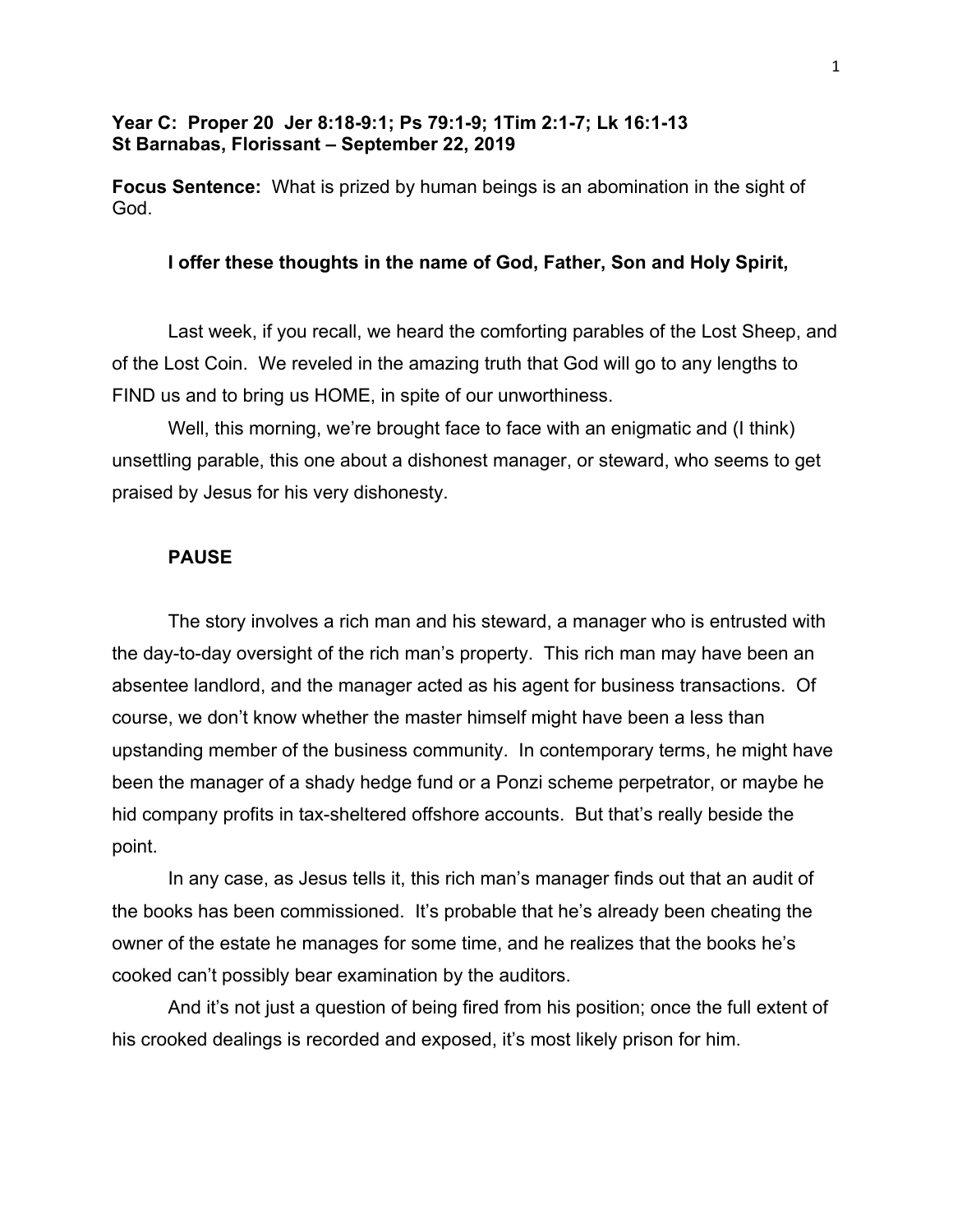Of course, this is a man who lives by his wits --- not by what he actually does, but by what he manipulates behind a desk. He knows that he wouldn't last as much as a month in the mines of his day. And he couldn't possibly make it as a hired laborer. Besides, while crafty beggars do surprisingly well for themselves --- he has assumed a lofty status in his pride --- and he will not compromise his dignity if he can avoid doing so.

### **PAUSE**

But wait! Another approach occurs to him! The auditors haven't arrived yet, so the owner hasn't seen the proof he'll need to remove him from control of the estate. If only he can steal quickly enough, maybe he can go on supporting the lavish lifestyle he's become accustomed to.

So, he hurries to call the people who've borrowed from the estate --- olive oil or wheat or other products. The borrowers can all make out fresh sets of statements that'll deprive the owner of almost half of what is owed to him.

No doubt, he'll hang onto the original invoices to be certain those debtors with whom he's conspiring will live up to their end of the deal --- or else!

#### **PAUSE**

But then comes the real shocker. The owner learns what's going on, and he *commends* the scoundrel manager for his enterprising behavior! When the manager's original scam comes to light, he manages the feat of turning even *failure* to his own advantage.

This kind of bold initiative could make a difference for honest people if they were able to rise to it --- that's what this parable seems to show us. That the children of manipulation and exploitation whom we can't avoid in this world actually model for us more shrewdness and coping savvy than the children of light seem to "get" themselves.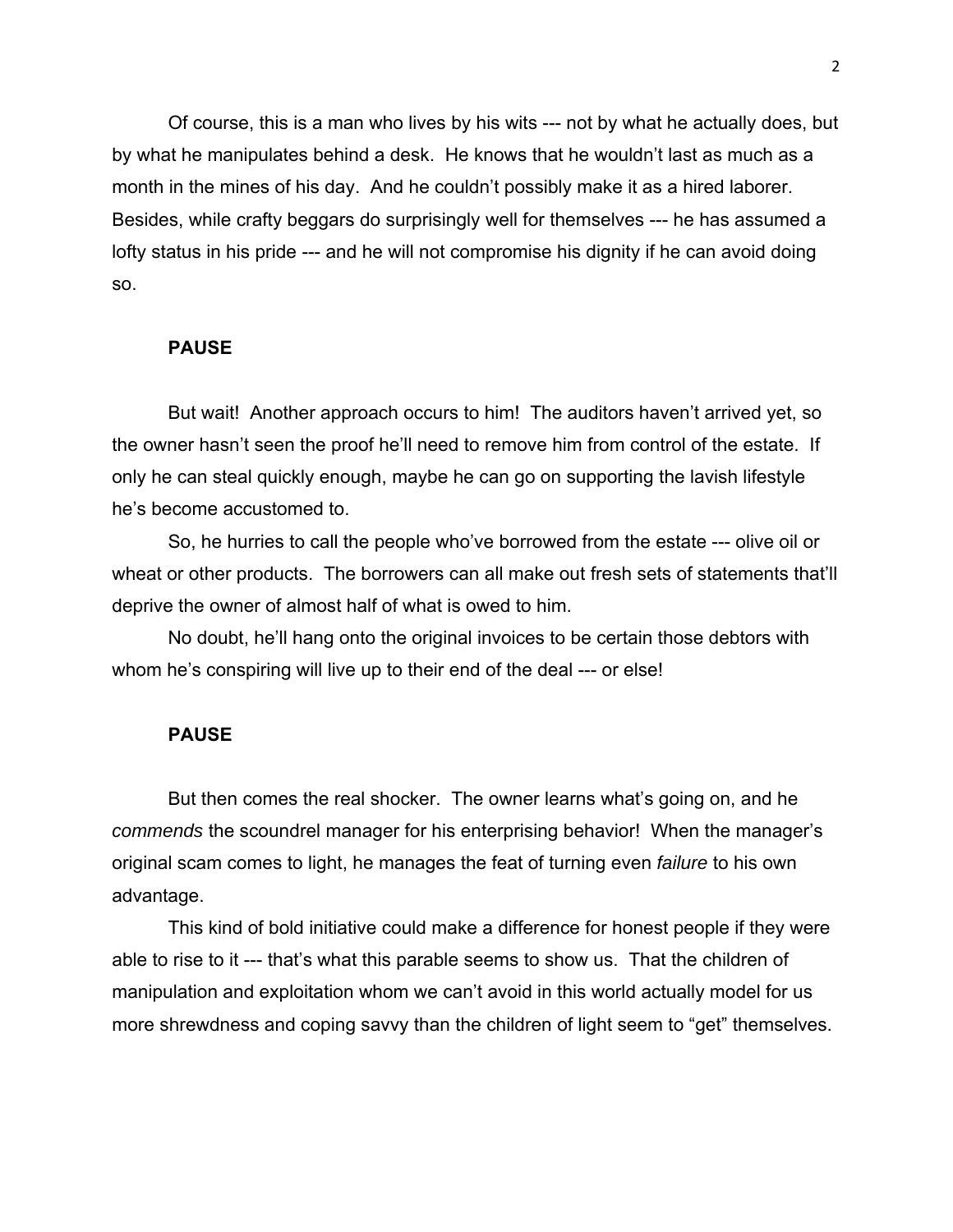Following through on this point, Jesus draws from the parable of the crafty manager or dishonest steward a backhanded lesson in discipleship. The admonition here is to make friends for yourselves by means of dishonest money --- apparently as the wicked steward abuses his authority to do --- so that when the money runs out, they may receive you into lasting dwellings (v. 9).

# **PAUSE**

But wait … this response is coming from Jesus? It seems to add up to a message that's downright immoral. It's surprising that there aren't more variant readings for the Greek text. But maybe the following is the true meaning of the passage:

Disciples must continue to live in this world as long as it endures. If their witness is to carry conviction, they'll have to be seen as effective people who can understand how the dishonest money works and who can use it with competence. Only in that way can they make friends with it --- by so managing it that it can be of help to others.

Well, maybe that helps, or maybe it doesn't.

Yet another explanation is an appeal to the underdog/trickster figure of literature; someone like Robin Hood, who robbed from the rich and gave to the poor. Although we might not always condone the tactics of trickstesr such as this steward-manager, we admire their pluck and willingness to take risks, and may even find ourselves cheering them on. A writer named Frederick Houk Borsch said, "The fact that the manager in many ways did not really deserve to be commended may be a means of make the Gospel's point. Grace is a surprise --- as it was to the disciples. Grace comes anyway, even to the unredeemable --- even to the manager!"

It would seem that the expedient actions of the manager --- whether dishonest or shrewd --- call to mind one of the Dalai Lama's eighteen Rules for Living: "Learn the rules so that you know how to break them properly." In a similar vein, a Greek proverb advises, "First secure an independent income, then practice virtue."